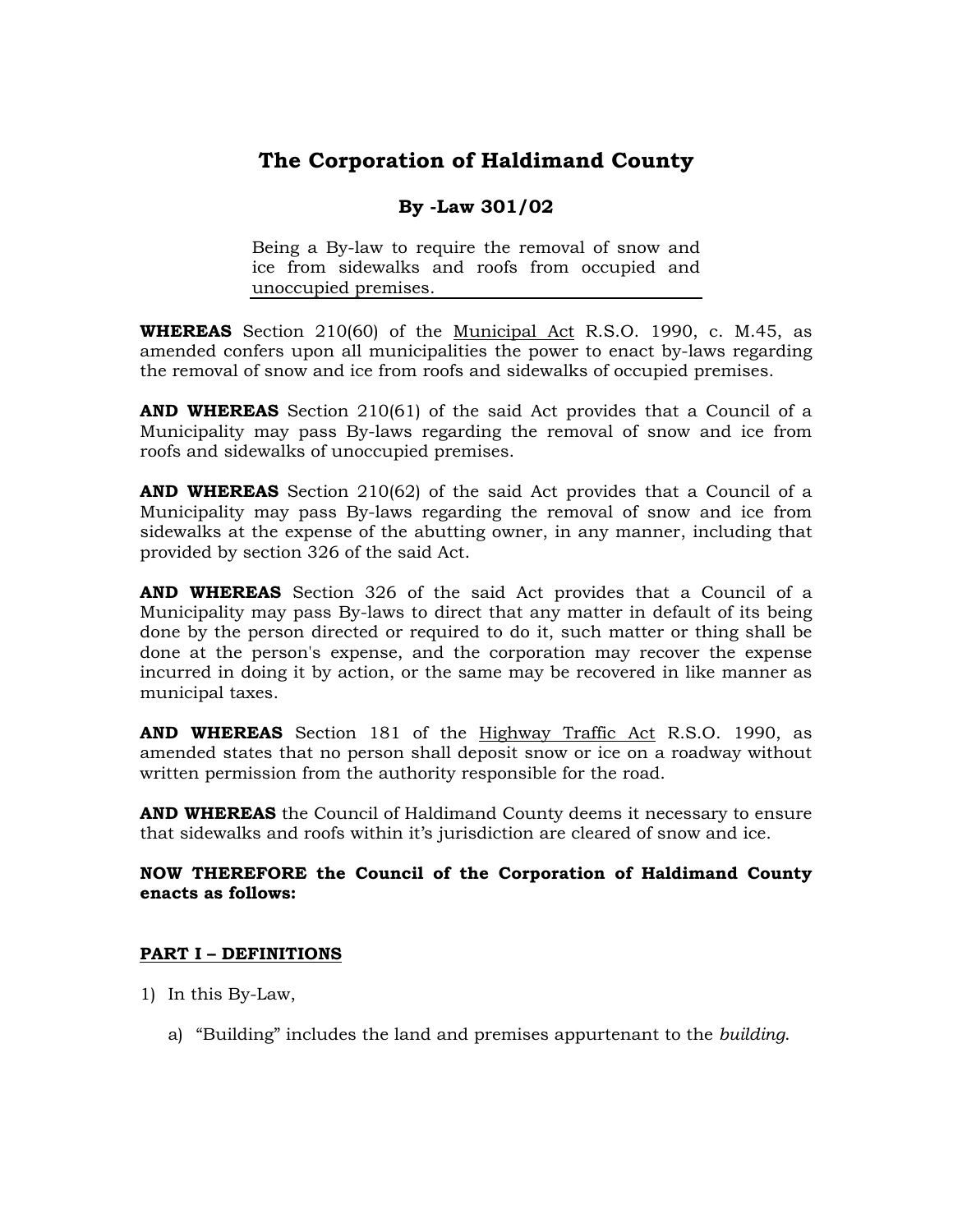- b) "Boulevard" means that portion of every road allowance within the limits of Haldimand County which is not used as a *sidewalk*, driveway, traveled *roadway* or shoulder.
- c) By-Law Enforcement Officer" means a *person* authorized by Council to enforce the by-laws of Haldimand County.
- d) "Curb" includes the edge of the *roadway*.
- e) "Highway" includes a common and public *highway*, *street*, road, lane, avenue, parkway, driveway, square, place, bridge, viaduct or trestle, designed and intended for, or used by, the general public for the passage of vehicles and includes the area between the lateral property lines thereof and *sidewalks* and *curb*s it may contain.
- f) "Municipality" means *Municipality* of the Corporation of Haldimand County.
- g) "Owner" means *owner*, occupant, lessee or tenant of the property or *person* having control, charge or care of the property.
- h) "Person" includes any *person*, firm, partnership, association, corporation, company or organization of any kind.
- i) "Roof" means the cover over a *building* and shall include any overhang or projection.
- j) "Roadway" means the part of a *highway* that is improved, designed or ordinarily used for vehicular traffic, but does not include the shoulder, and where a highway includes two or more separate *roadway*s, the term *roadway* refers to any one *roadway* separately and not to all *roadway*s collectively.
- k) "Sidewalk" means that portion of a *street* between the *curb* lines or the lateral lines of a *roadway* and the adjacent property lines specifically provided and intended for the use of pedestrians.
- l) "Street" see "Highway";
- m) "Time" means where any expression of *time* occurs or where any hour or other period of *time* is stated the *time* referred to shall be eastern. Standard *time* except during the periods when daylight saving *time* is in effect in Haldimand County, during which period the *time* referred to shall be one hour in advance of standard *time*.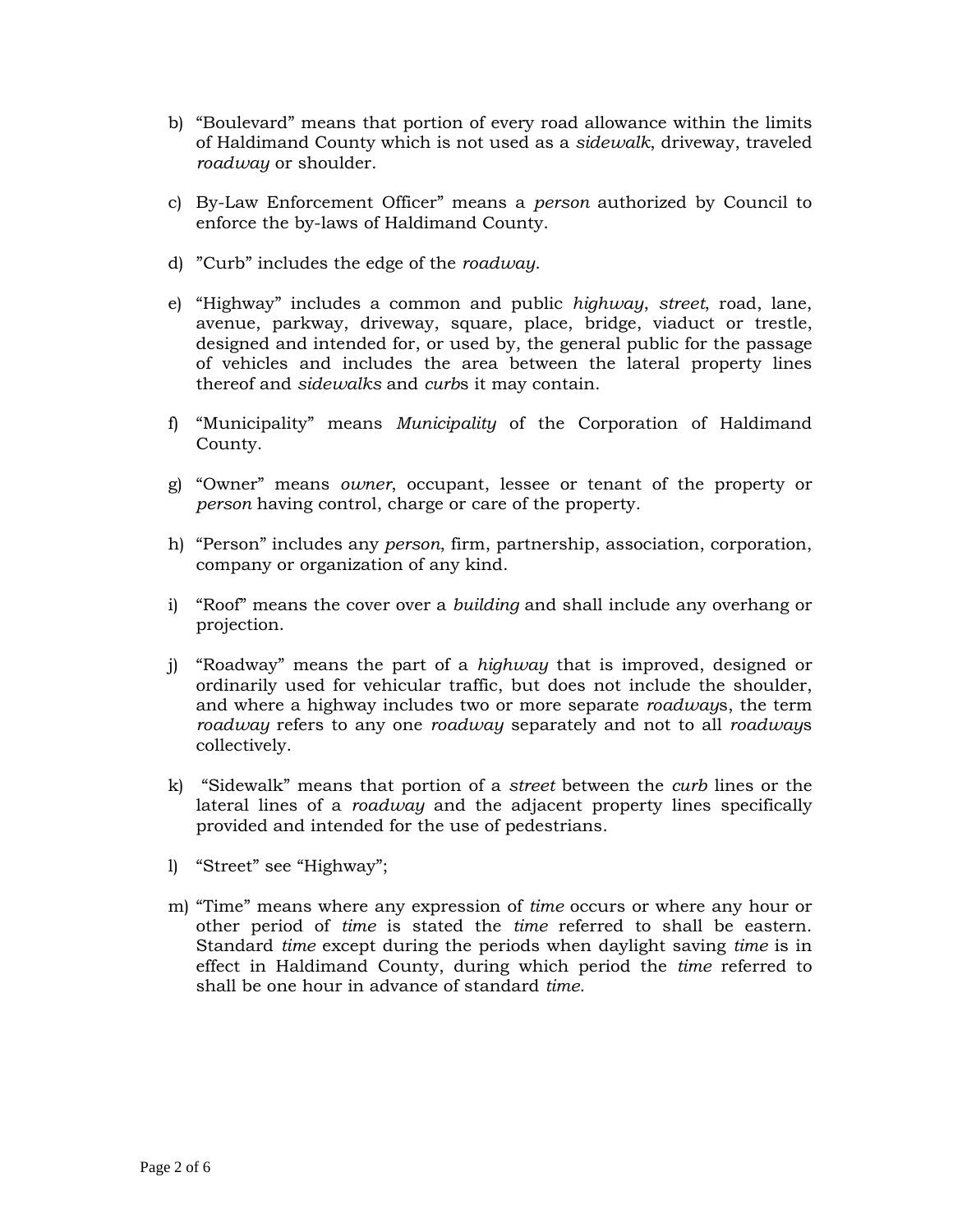#### **PART II – GENERAL PROVISIONS**

- 2) Every *owner* of any *building*, either occupied or unoccupied, or vacant land within the boundaries of Haldimand County shall clear away and remove or cause to be cleared away and removed, any snow and ice from any and all *sidewalks* on the *highways* in front of, along side of or at the rear of such *building* or vacant land within twenty-four (24) hours after the accumulation of such snow or ice.
- 3) Every *owner* of any *building*, either occupied or unoccupied, or vacant land within the boundaries of Haldimand which fronts or abuts a *highway* on which there is a *sidewalk*, within twenty four (24) hours and whenever and as often as any part of the surface of such *sidewalks* has become slippery because the snow and ice has not been completely removed, such occupant, *owner* or *person* or *person*s in control, as the case may be, shall immediately, upon such slippery condition having come into existence, sprinkle or cause to sprinkled upon such portion of the said *sidewalk* ashes, sand, salt or some like suitable material, in such a manner as to thoroughly cover such slippery surface.
- 4) Every *owner* of any *building*, either occupied or unoccupied, that contains a *roof* which slopes towards a *sidewalk* on a *highway* in front of, along side of, or at the rear of such *building* so that the snow or ice may fall from such *roof* causing danger to pedestrians or vehicular traffic and/or obstruction to the *sidewalk* or *highway* shall before the hour of 9:00 in the forenoon, remove the snow and ice from the *roof* of the premise so owned or occupied by him or her, and every *person* while removing the same, shall take due and proper care and precaution for the warning and safety of all *persons* using such *sidewalk* or *highway*.
- 5)
- a) No *person* shall sweep, shovel, throw, push, drop, deposit or place or cause to be swept, shoveled, thrown, pushed, deposited or placed any snow, slush or ice onto the traveled portion of any *highway* or onto any *sidewalk* on any *highway* without written permission from the authority responsible for the maintenance of the *highway*.
- b) Section 5 a) does not apply to any *person* operating a vehicle on behalf of the *municipality* or other authority having jurisdiction and control of a *highway*, where the vehicles are engaged in the removal of snow from the *highway*.
- 6) No *person* shall remove snow, slush or ice from a *sidewalk* in a manner which would damage any *sidewalk* or *curb*.
- 7) No *person* shall deposit snow, slush or ice in such a way as to obstruct access to any fire hydrant.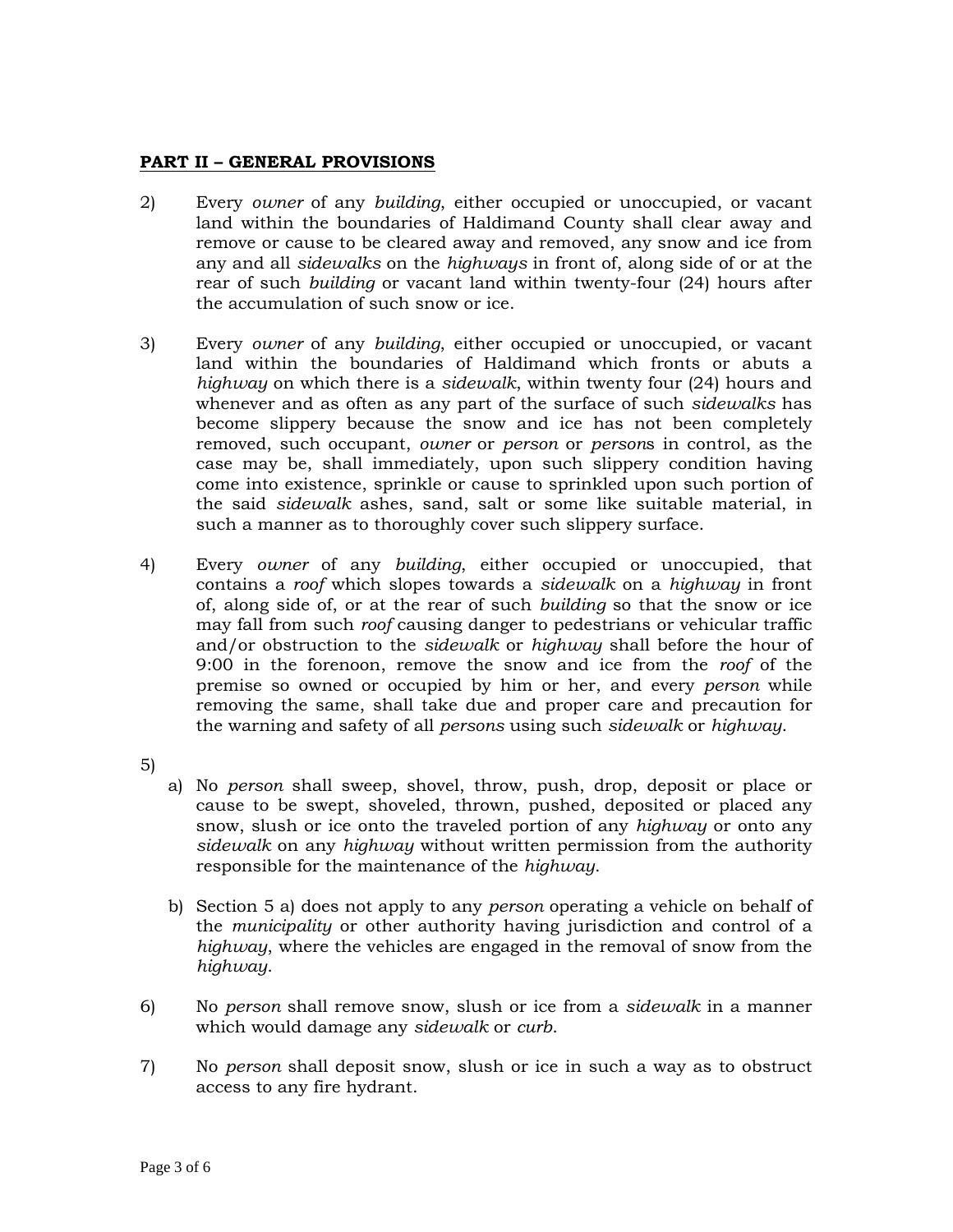8) No *person* shall deposit snow, slush or ice in such away as to obstruct drainage to any catchbasin.

#### **PART II –ENFORCEMENT AND PENALTIES**

- 9) Every *person* contravening any of the provisions of this By-Law is guilty of an offence and, on conviction, is liable to a fine as provided for and recoverable under Section 61, the Provincial Offences Act.
- 10) In addition to the foregoing, failing to comply with the requirements of this By-law may result in the Corporation of Haldimand County giving the *owner* notice, directing them to comply within twenty-four (24) hours) and that if the *owner* so directed, fails or neglects to comply with such notice, the County may, at the expiration of the *time* set out in such notice cause all snow and ice to be removed and cleared from the said *sidewalk*(s) or *roof*(s) at the expense of the *owner*; and that the County may recover the expenses incurred in such removal and clearing away of snow and ice or sprinklering, or commencing an action undertaking to have such work done and any other expenses arising out of the enforcement of this by-law, in like manner as municipal taxes.
- 11) Each day a violation of this By-law continues shall constitute a separate and distinct offence under this By-law.

#### **PART V – PARTIAL INVALIDITY**

- 12) Should any section, clause or provision of this By-law or the application thereof be held by a court of competent jurisdiction to be invalid or unenforceable to any extant, the remainder of this By-law and the application thereof to circumstances other than to those held to be invalid or unenforceable shall not be affected thereby and each section, clause and provision of this By-law shall be separately valid and enforceable to the fullest extent permitted by law.
- 13) Where a form of words or expression are prescribed in this by-law, deviations therefrom not effecting the substance, or calculated to mislead, do not vitiate them.
- 14) The requirements of this by-law do not nullify the effect and authority of any other By-laws within Haldimand County.

#### **PART VI – REPEAL**

15) That former Town of Dunnville By-law 24-96 and former Town of Haldimand By-law 1140/00 and any amendments thereto are hereby repealed in their entirety.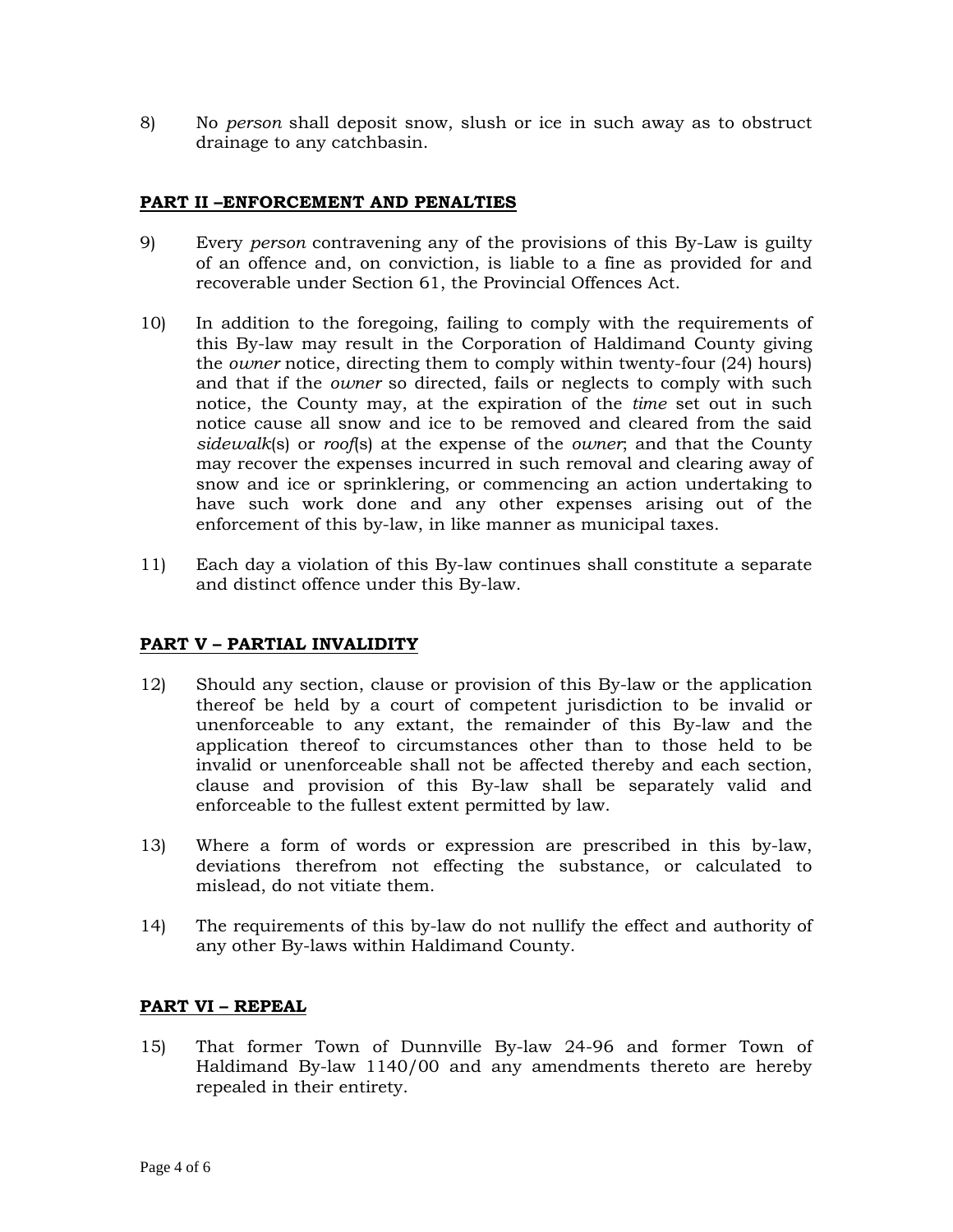#### **PART VII – ENACTMENT**

- 16) This By-law comes into effect and into force on February 1st, 2003.
- 17) The short title of this By-law is the Removal of Snow and Ice from Sidewalks and Roofs By-law.

READ a First and Second time this 25<sup>th</sup> day of November, 2002.

READ a Third time and finally passed this 25th day of November, 2002.

L. Bergstrand

MAYOR

J. Lankester

CLERK